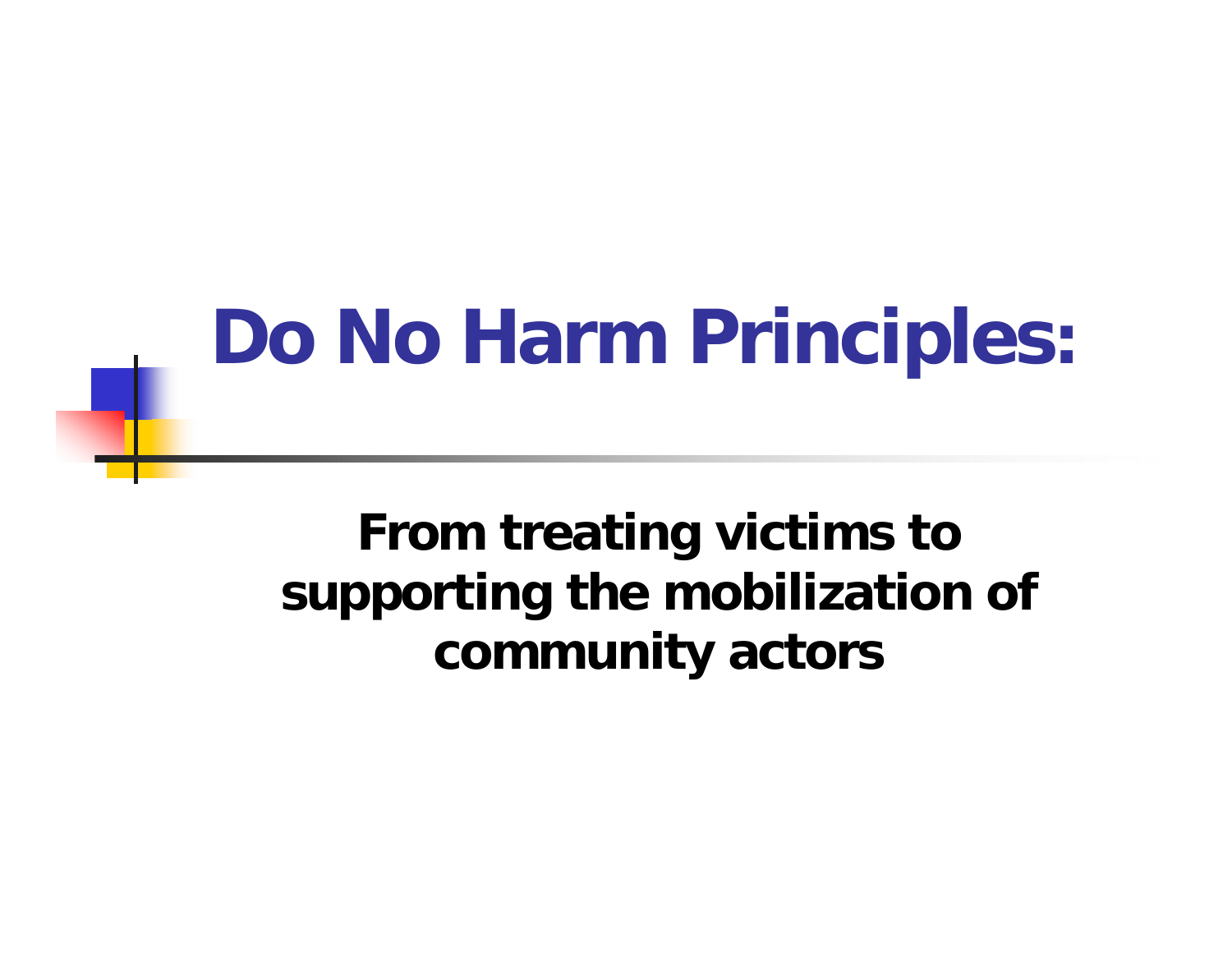| DO's                                                                                                                                                                        | <b>DON'TS</b>                                                                                                                                                                                      |
|-----------------------------------------------------------------------------------------------------------------------------------------------------------------------------|----------------------------------------------------------------------------------------------------------------------------------------------------------------------------------------------------|
| Pay attention to gender differences.                                                                                                                                        | Do not assume that emergencies affect<br>men and women (or boys and girls) in<br>exactly the same way, or that<br>programmes designed for men will be of<br>equal help or accessibility for women. |
| Check references in recruiting staff and<br>volunteers and build the capacity of new<br>personnel from the local and/or affected<br>community.                              | Do not use recruiting practices that<br>severely weaken existing local<br>structures.                                                                                                              |
| After trainings on mental health and<br>psychosocial support, provide follow-up<br>supervision and monitoring to ensure<br>that interventions are implemented<br>correctly. | Do not use one-time, stand-alone<br>trainings or very short trainings without<br>follow-up if preparing<br>people to perform complex<br>psychological interventions.                               |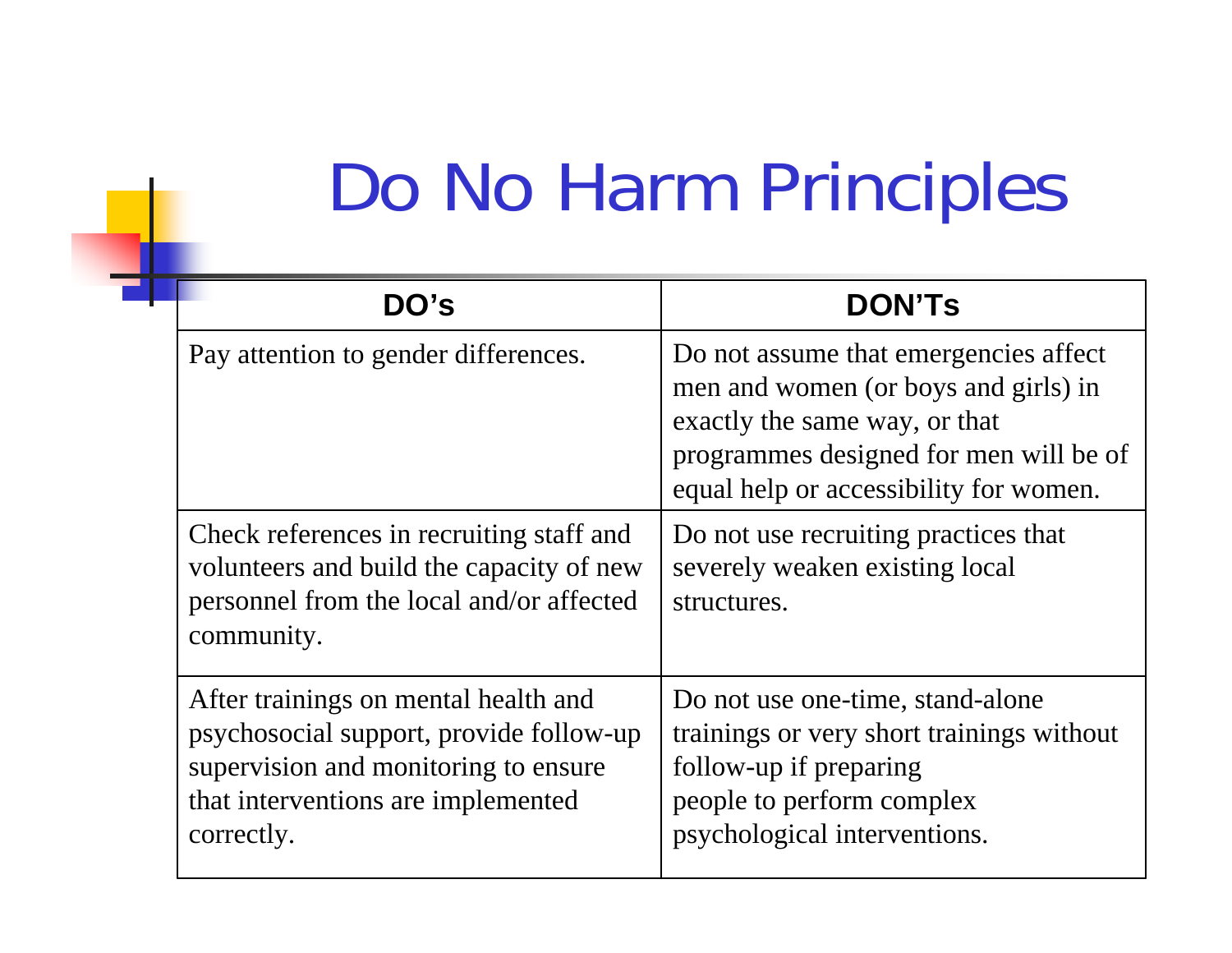| $1)$ ()                                                                                                                   | DON'T                                                                                          |
|---------------------------------------------------------------------------------------------------------------------------|------------------------------------------------------------------------------------------------|
| Facilitate the development of                                                                                             | Do not use a charity model that                                                                |
| community-owned,                                                                                                          | treats people in the community                                                                 |
| managed and run programmes                                                                                                | mainly as beneficiaries of services.                                                           |
| Build local capacities, supporting<br>self-help and strengthening the<br>resources already present in<br>affected groups. | Do not organise supports that<br>undermine or ignore local<br>responsibilities and capacities. |
| Learn about and, where appropriate,                                                                                       | Do not assume that all local cultural                                                          |
| use local                                                                                                                 | practices are helpful or that all local                                                        |
| cultural practices to support local                                                                                       | people are supportive of particular                                                            |
| people.                                                                                                                   | practices.                                                                                     |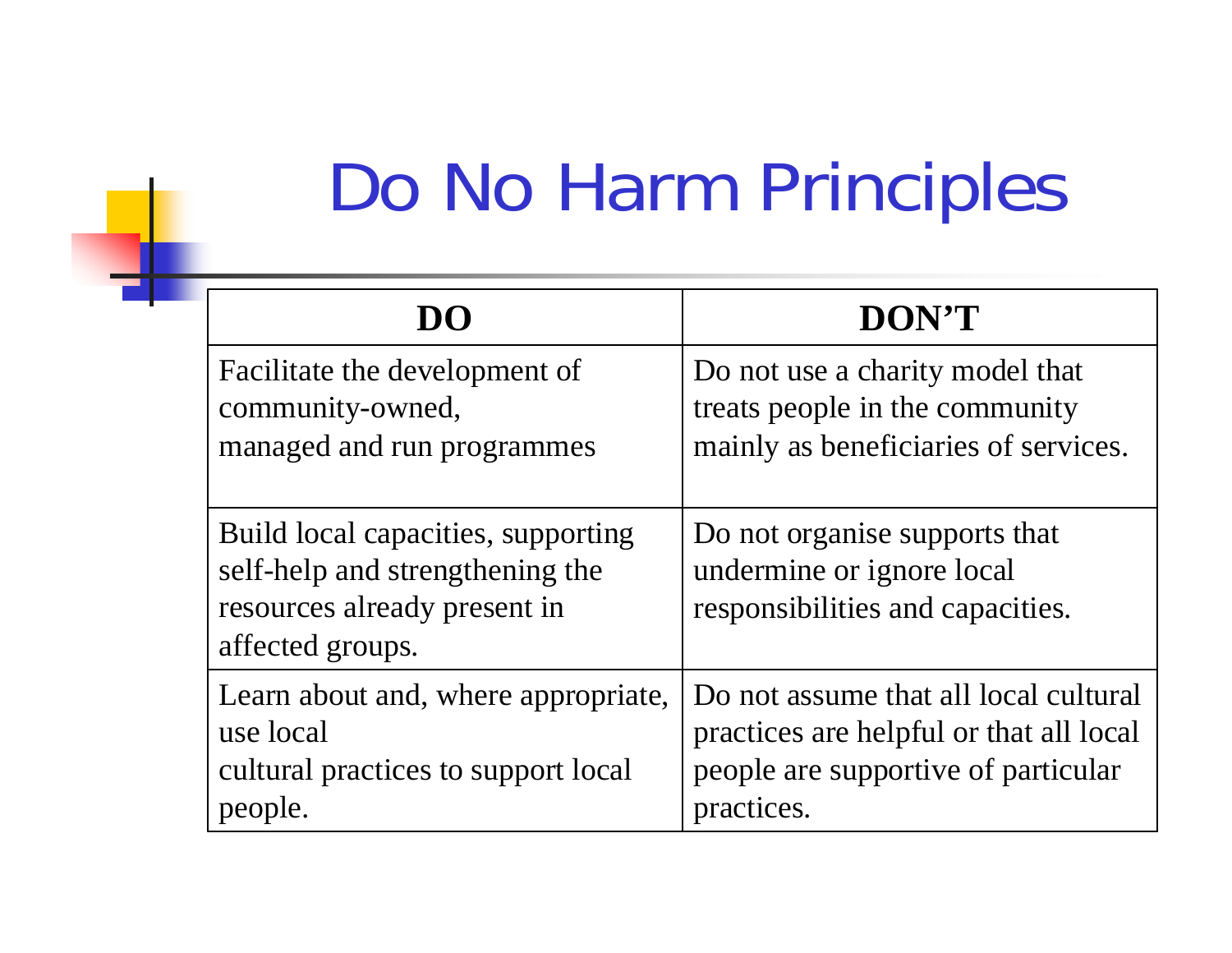|                                                                                                                                                                                  | DON'T                                                                                                                                                                                      |
|----------------------------------------------------------------------------------------------------------------------------------------------------------------------------------|--------------------------------------------------------------------------------------------------------------------------------------------------------------------------------------------|
| Use methods from outside the culture where<br>it is appropriate to do so.                                                                                                        | Do not assume that methods from<br>abroad are necessarily better or<br>impose them on local people in ways<br>that marginalise local supportive<br>practices and beliefs.                  |
| Build government capacities and integrate<br>mental health care for emergency survivors<br>in general health services and, if available,<br>in community mental health services. | Do not create parallel mental health<br>services for specific sub-populations.                                                                                                             |
| Organise access to a range of supports,<br>including psychological first aid, to people<br>in acute distress after exposure to an<br>extreme stressor.                           | Do not provide one-off, single-<br>session psychological debriefing for<br>people in the general population as<br>an early intervention after exposure<br>to conflict or natural disaster. |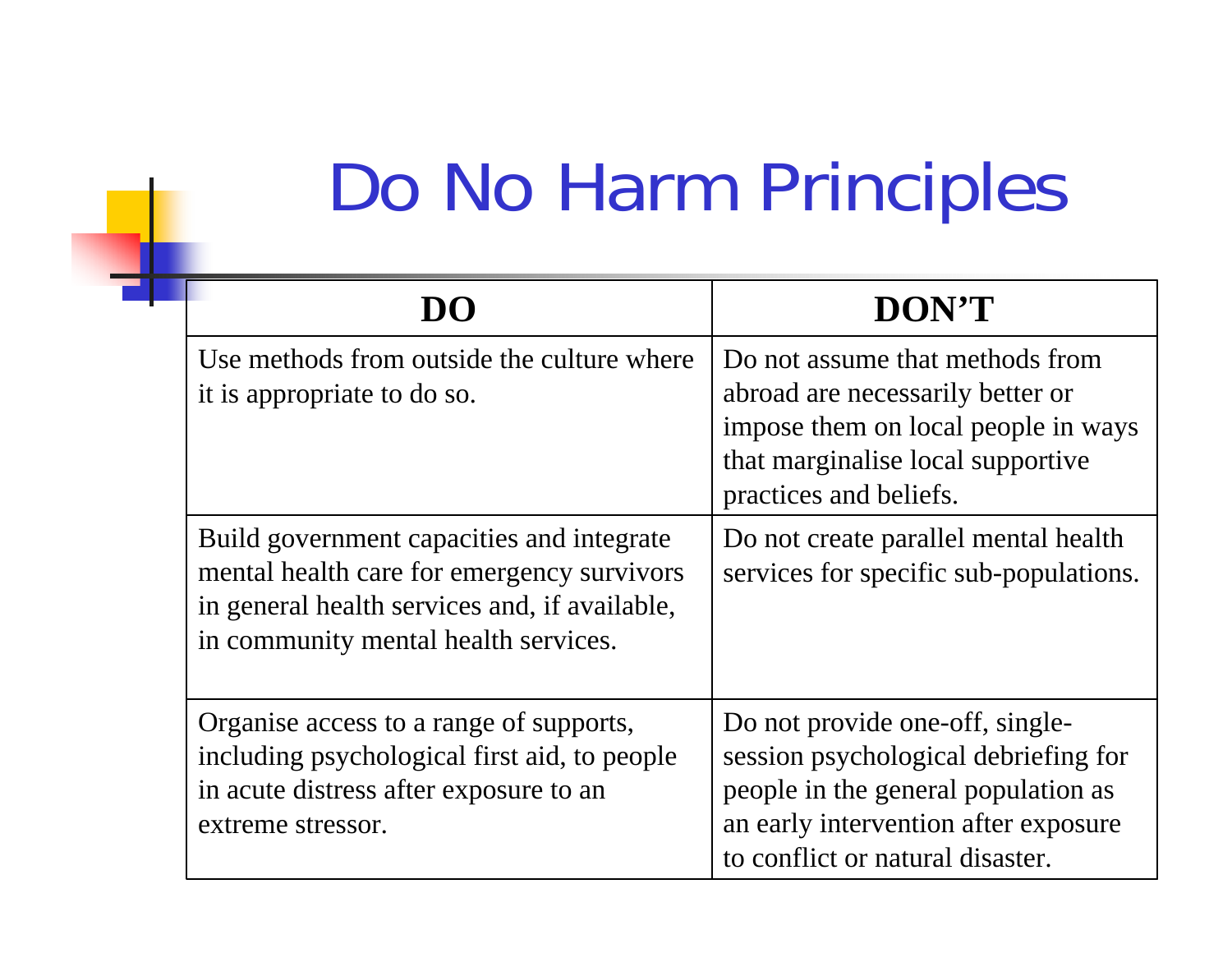| DO                                                                                                                                  | DON'T                                                                                                                                                               |
|-------------------------------------------------------------------------------------------------------------------------------------|---------------------------------------------------------------------------------------------------------------------------------------------------------------------|
| Train and supervise primary/general<br>health care workers in good<br>prescription practices and in basic<br>psychological support. | Do not provide psychotropic<br>medication or psychological support<br>without training and supervision.                                                             |
| Use basic medications that are on the<br>essential drug list of the country.                                                        | Do not introduce new, branded<br>medications in contexts where such<br>medications are not widely used.                                                             |
| Establish effective systems for<br>referring and supporting severely<br>affected people.                                            | Do not establish screening for people<br>with mental disorders without having<br>in place appropriate and accessible<br>services to care for identified<br>persons. |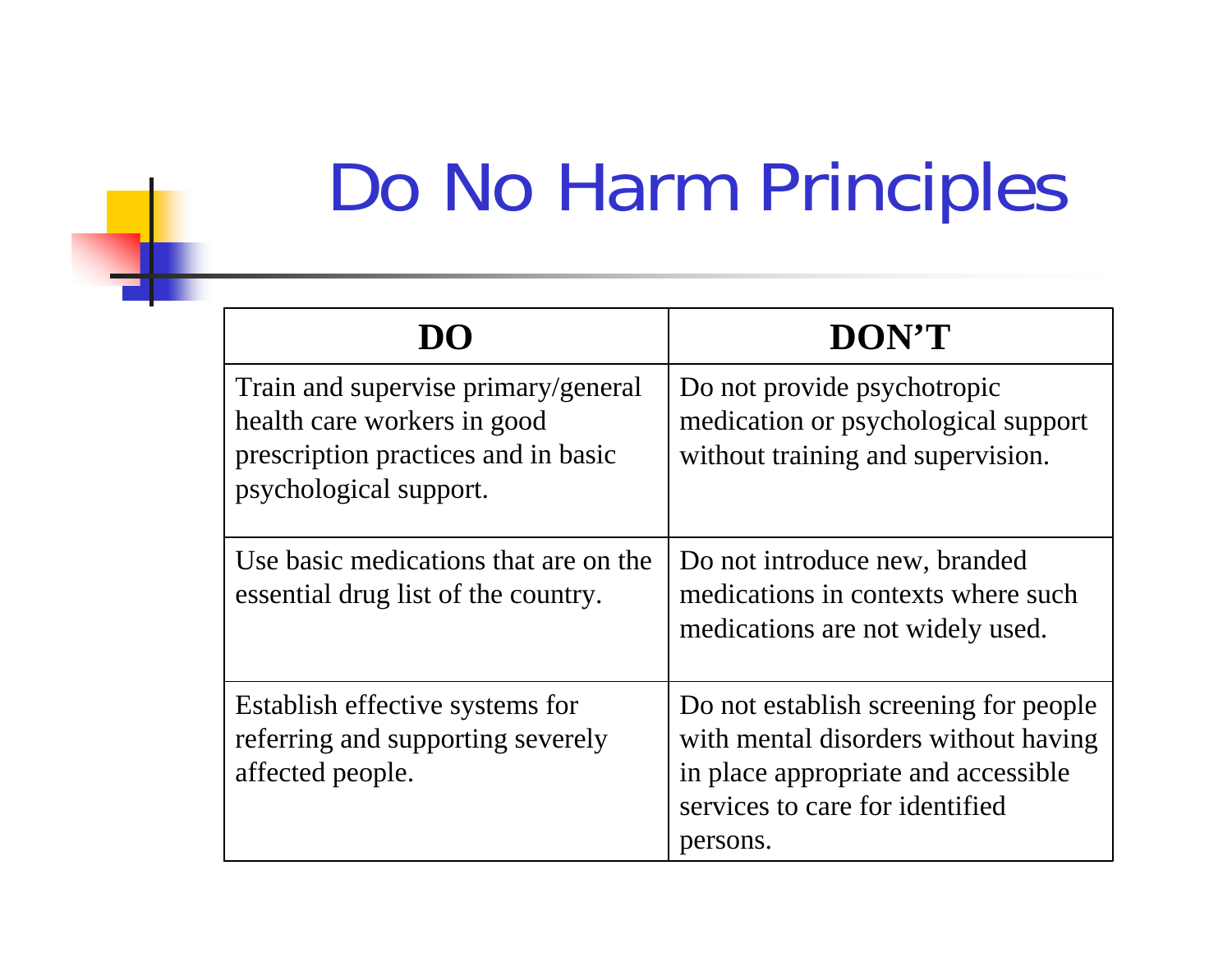|                                                                                                                                                 | DON'T                                                                                                                                  |
|-------------------------------------------------------------------------------------------------------------------------------------------------|----------------------------------------------------------------------------------------------------------------------------------------|
| Develop locally appropriate care<br>solutions for people at risk of being<br>institutionalised.                                                 | Do not institutionalise people (unless an<br>institution is temporarily an indisputable<br>last resort for basic care and protection). |
| Use agency communication officers to<br>promote two-way communication with<br>the affected population as well as with<br>the outside world.     | Do not use agency communication<br>officers to communicate only with the<br>outside world.                                             |
| Use channels such as the media to<br>provide accurate information that<br>reduces stress and enables people to<br>access humanitarian services. | Do not create or show media images that<br>sensationalise people's suffering or put<br>people at risk.                                 |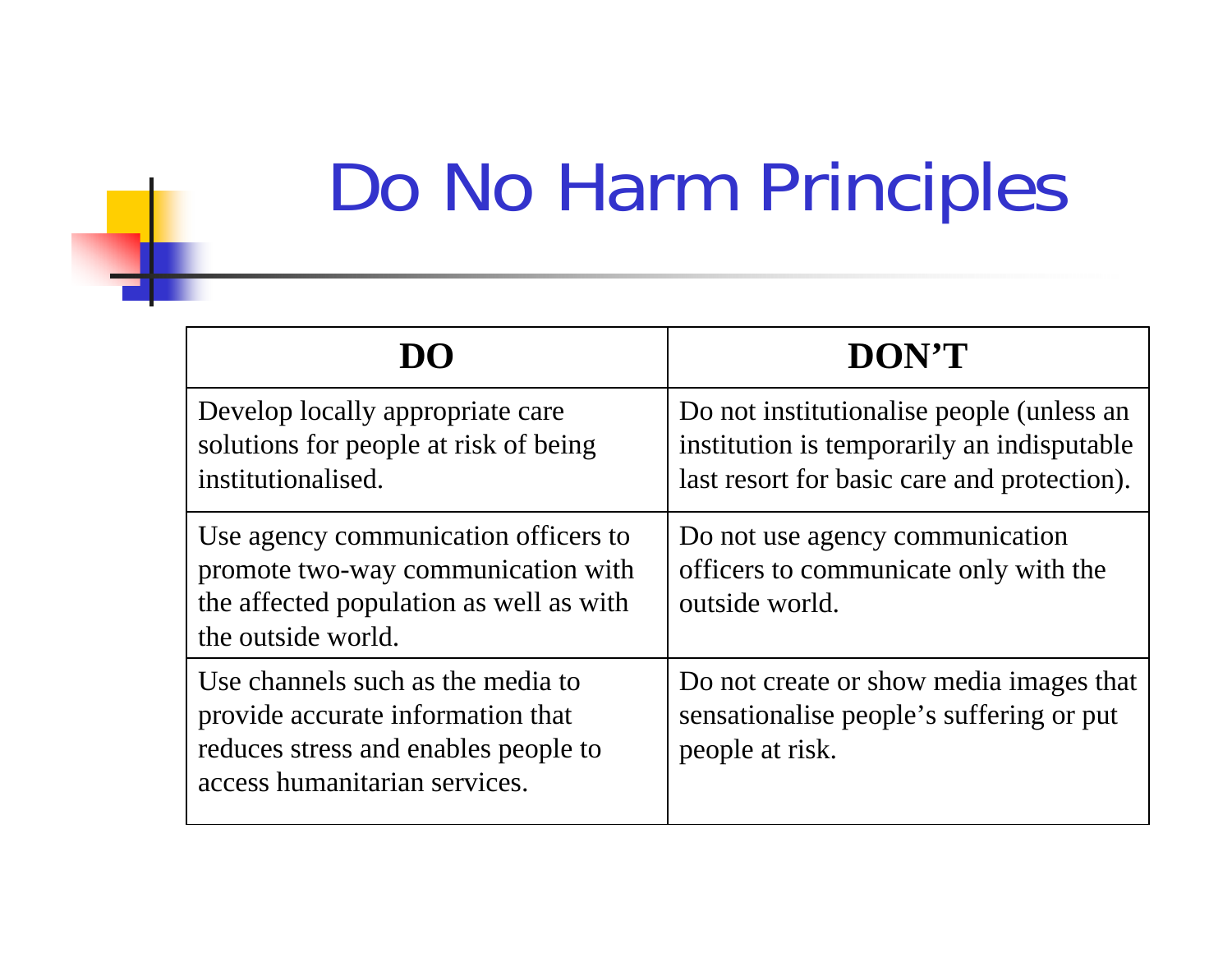|                                                                                                                                                                                                         | <b>DON'T</b>                                                                                                             |
|---------------------------------------------------------------------------------------------------------------------------------------------------------------------------------------------------------|--------------------------------------------------------------------------------------------------------------------------|
| Tailor assessment tools to the local<br>context.                                                                                                                                                        | Do not use assessment tools not<br>validated in the local, emergency-<br>affected context.                               |
| Recognise that people are affected by<br>emergencies in different ways. More<br>resilient people may function well,<br>whereas others may be severely<br>affected and may need specialised<br>supports. | Do not assume that everyone in an<br>emergency is traumatised or that<br>people who appear resilient need<br>no support. |
| Ask questions in the local<br>language $(s)$ and in a safe,<br>supportive manner that respects<br>confidentiality.                                                                                      | Do not duplicate assessments or<br>ask very distressing questions<br>without providing follow-up<br>support.             |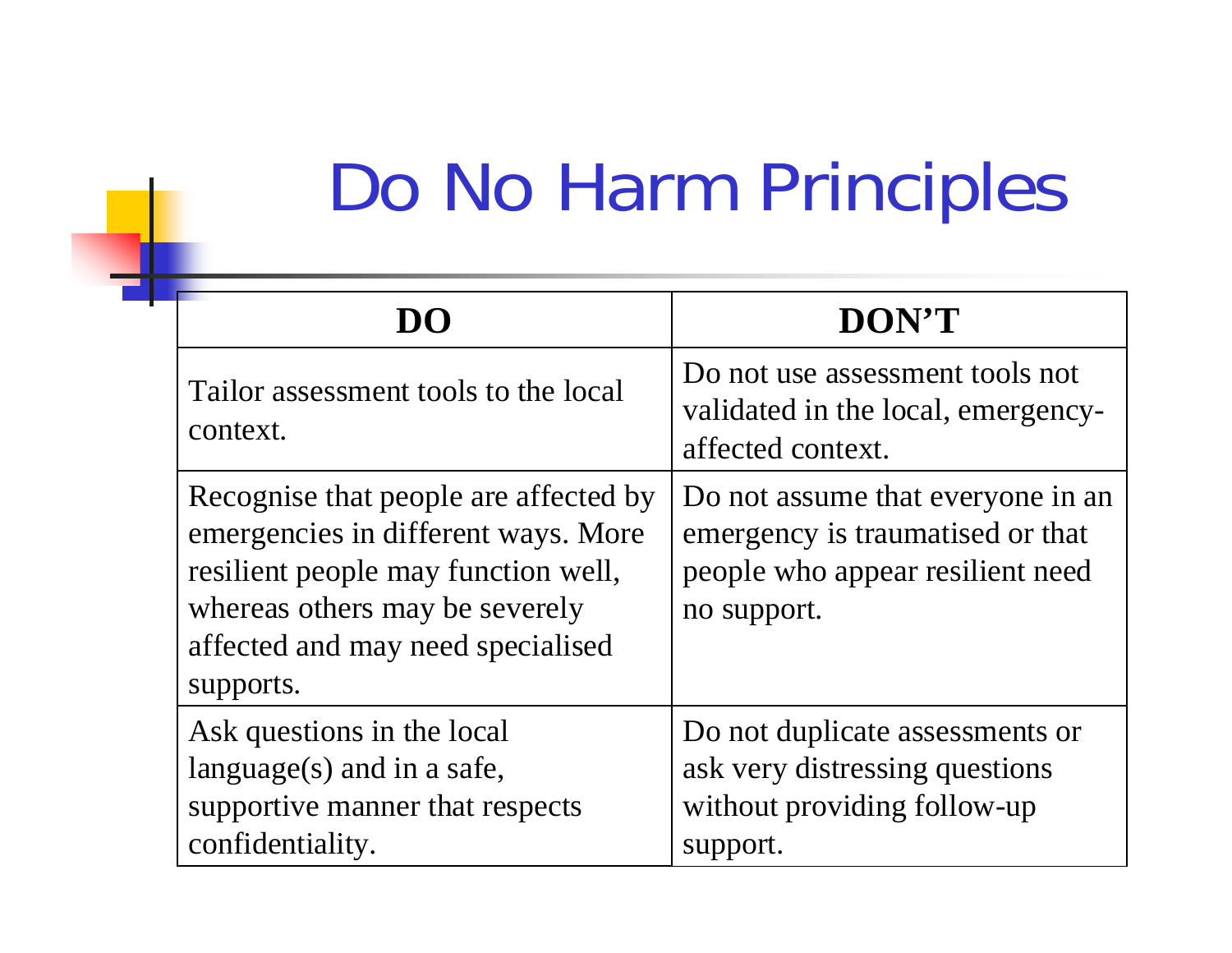| $\blacksquare$                                                                                                                        | DON'T                                                                                                                               |
|---------------------------------------------------------------------------------------------------------------------------------------|-------------------------------------------------------------------------------------------------------------------------------------|
| Establish one overall coordination<br>group on mental health and<br>psychosocial support.                                             | Do not create separate groups on<br>mental health or on psychosocial<br>support that do not talk or<br>coordinate with one another. |
| Support a coordinated response,<br>participating in coordination meetings<br>and adding value by<br>complementing the work of others. | Do not work in isolation or<br>without thinking how one's own<br>work fits with that of others.                                     |
| Collect and analyse information to<br>determine whether a response is<br>needed and, if so, what kind of<br>response.                 | Do not conduct duplicate<br>assessments or accept preliminary<br>data in an uncritical manner.                                      |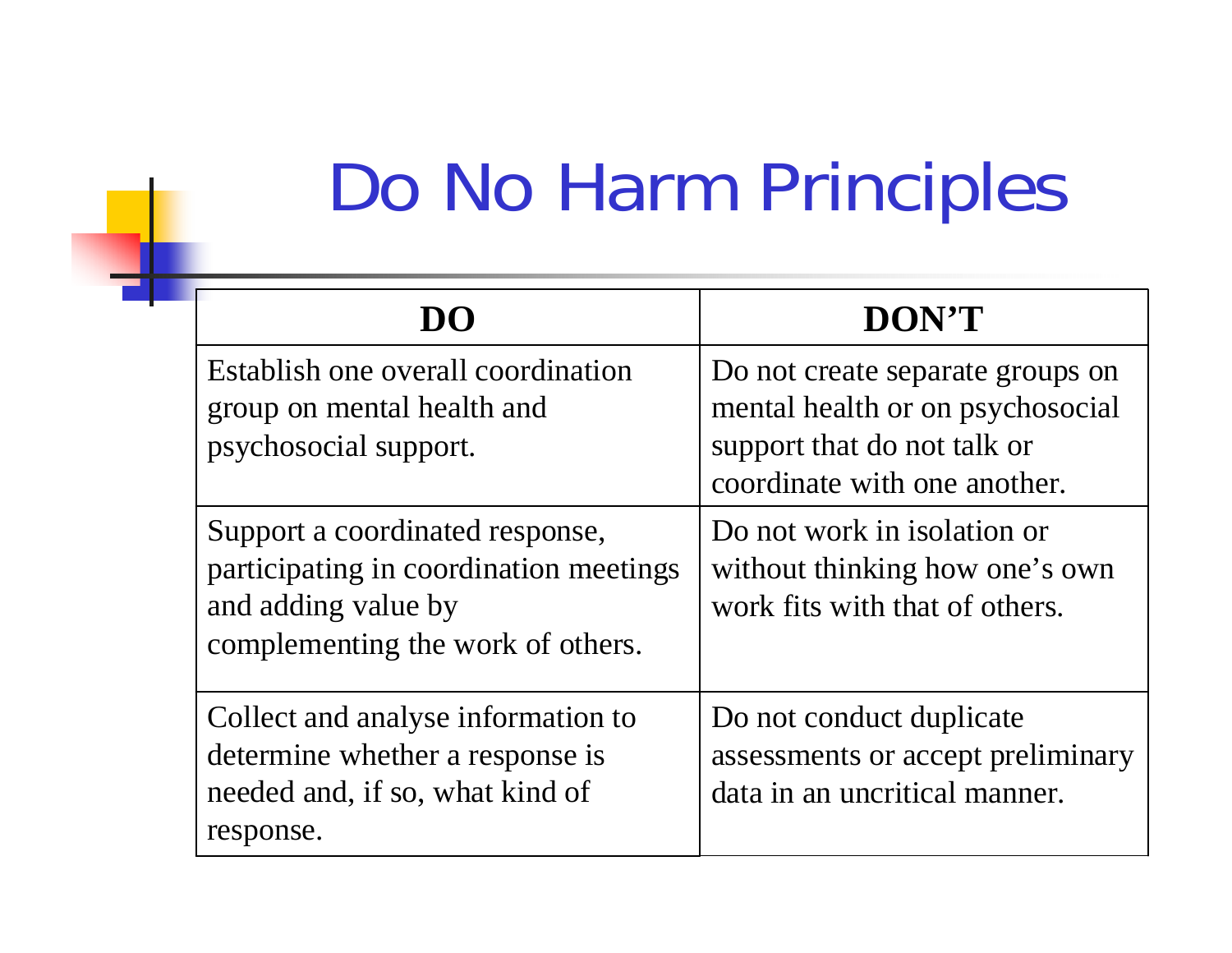| DO                              | DON'T                           |
|---------------------------------|---------------------------------|
| Seek to integrate psychosocial  | Do not focus solely on clinical |
| considerations as relevant into | activities in the absence of a  |
| all sectors of humanitarian     | multi-sectoral response.        |
| assistance.                     |                                 |